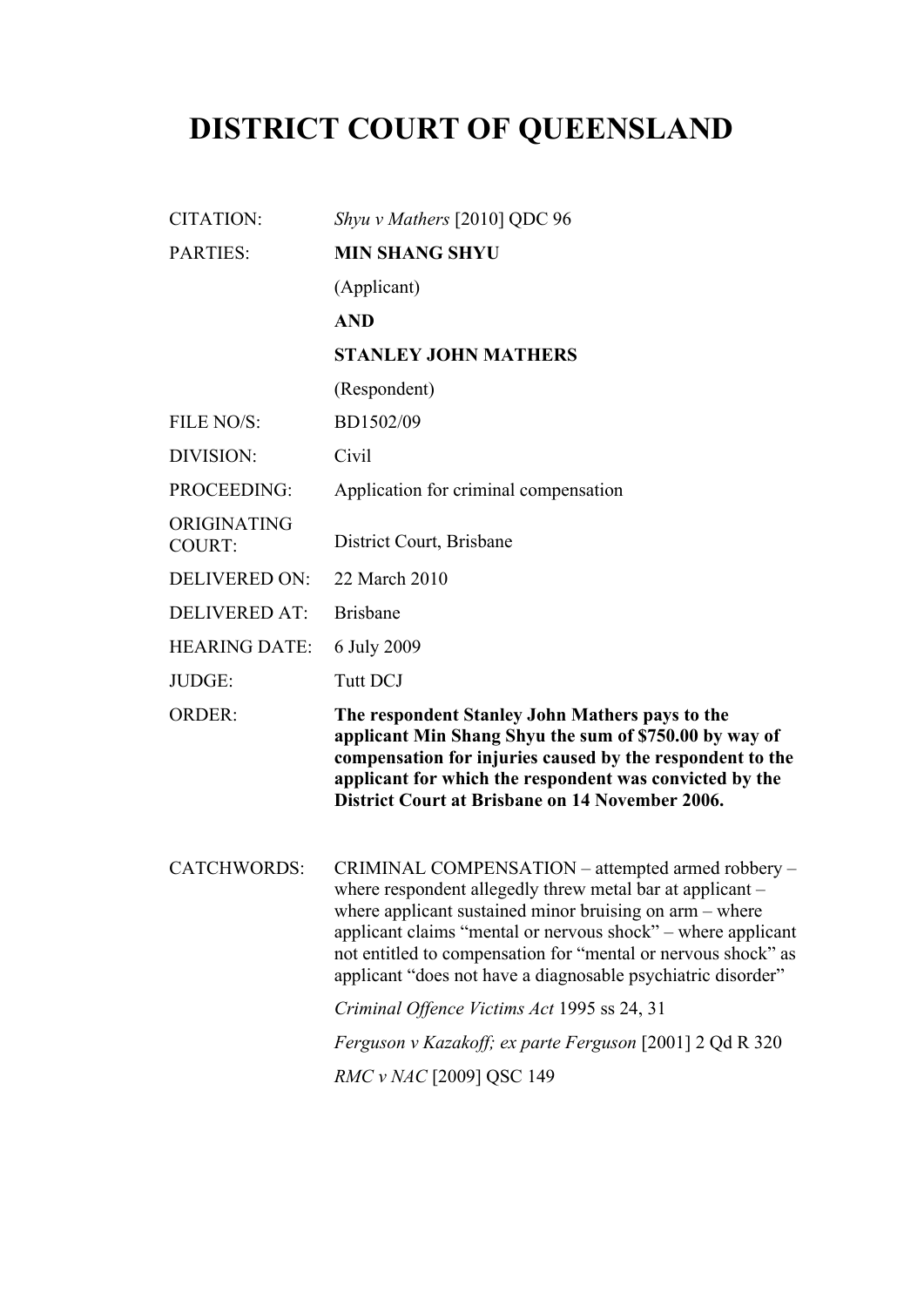SOLICITORS: Ms J.C. Wilson Solicitor of Murphy Schmidt Solicitors for the applicant Respondent appeared in person

## **Introduction:**

- [1] Min Shang Shyu ("the applicant") claims compensation under Part 3 of the Criminal Offence Victims Act 1995 ("the Act') for an alleged injury he sustained arising out of the criminal conduct of the respondent, Stanley John Mathers ("the respondent") who was convicted by the District Court at Brisbane on 14 November 2006 for the offence of the attempted armed robbery of the applicant's convenience store on 28 January 2005 at Inala, Queensland.
- [2] The application for compensation is made pursuant to s 24 of the Act and is supported by the following material:
	- (a) the applicant's affidavit with exhibits sworn 5 May 2009 and filed in this court on 29 May 2009;
	- (b) the affidavit of Dr Donald Grant, psychiatrist, with exhibit, sworn 27 April 2009 and filed in this court on 29 May 2009;
	- (c) the affidavit of service of Wayne Colin Heydt, licensed commercial agent, sworn 11 June 2009 and filed in this court on 30 June 2009;
	- (d) the affidavit of Jillian Christina Wilson, solicitor, with exhibits sworn and filed by leave in this court on 6 July 2009.
- [3] The respondent, having been served with the application and supporting documents on 6 June 2009, appeared in person at the hearing on 6 July 2009 and made a number of submissions.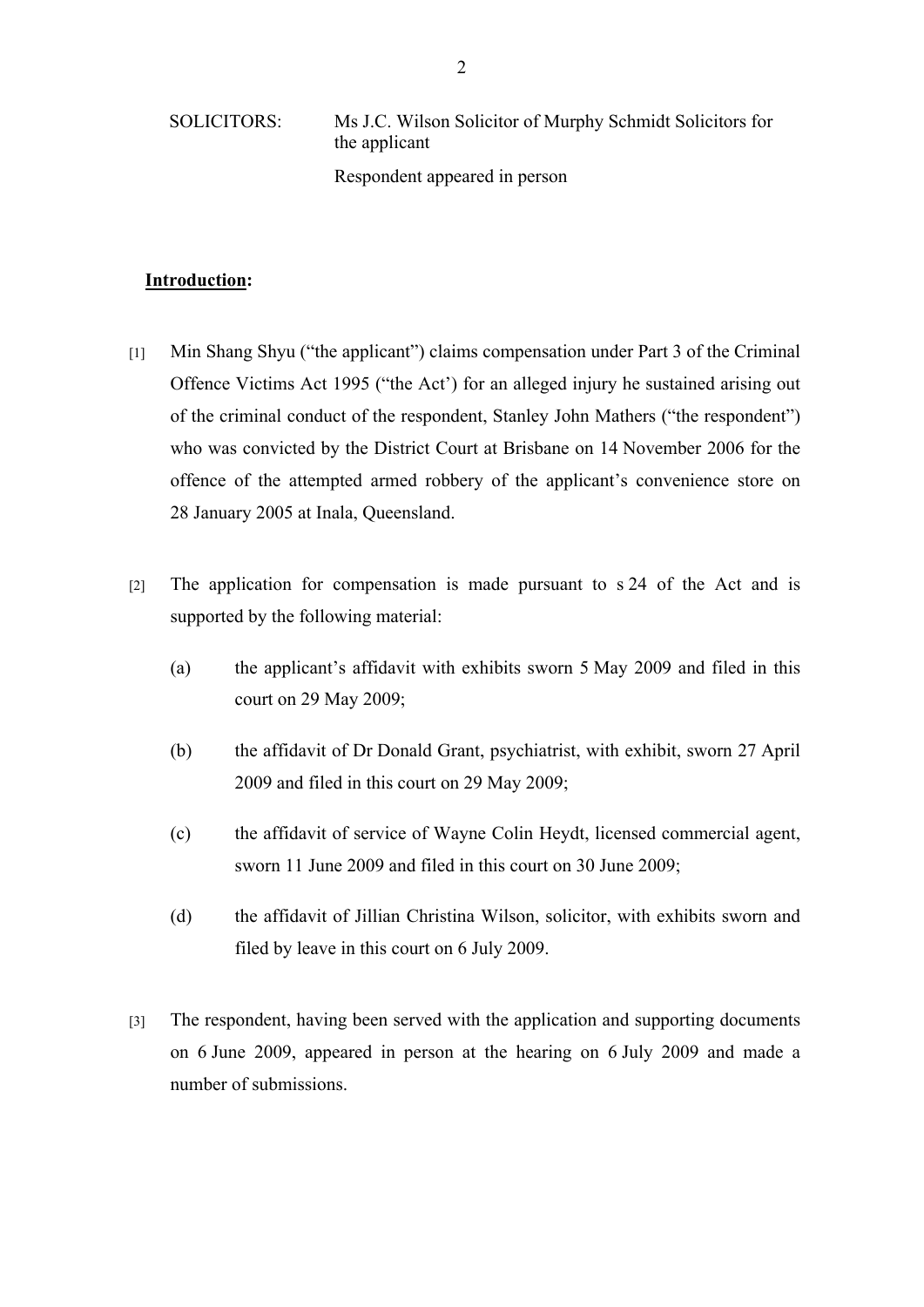### **Facts:**

- [4] The circumstances of the attempted armed robbery on 28 January 2005 are set out in the applicant's affidavit as follows: $<sup>1</sup>$ </sup>
	- "6. At the time of the robbery I was in attendance at my convenience store when Mathers entered the store and bought a drink. Mathers didn't say anything when he got his drink but he appeared to be trying to hide his face and was wearing a dark cap and sunglasses. He then walked out of the store.
		- 7. Approximately 5 minutes later I was doing some paperwork near the cash til when I saw someone move slowly past the front of the store. There was no one else in the store at the time. I walked outside at the front of my store and saw Mathers squatting outside the store. I didn't say anything but became even more suspicious of Mathers as I had been robbed previously.
		- 8. I then served a female customer. When she walked out of the store I saw that Mathers was still squatting outside the store. I then stood at the front of my store watching Mathers. Mathers then walked past me into my store and proceeded to walk around the store.
		- 9. I then walked to the cash til area as Mathers walked towards me and stood in front of the counter.
		- 10. I remember that I said to him very loudly, 'What do you want?' He said words to the effect of, 'I want a packet of

<sup>1</sup> Applicant's affidavit filed 29 May 2009.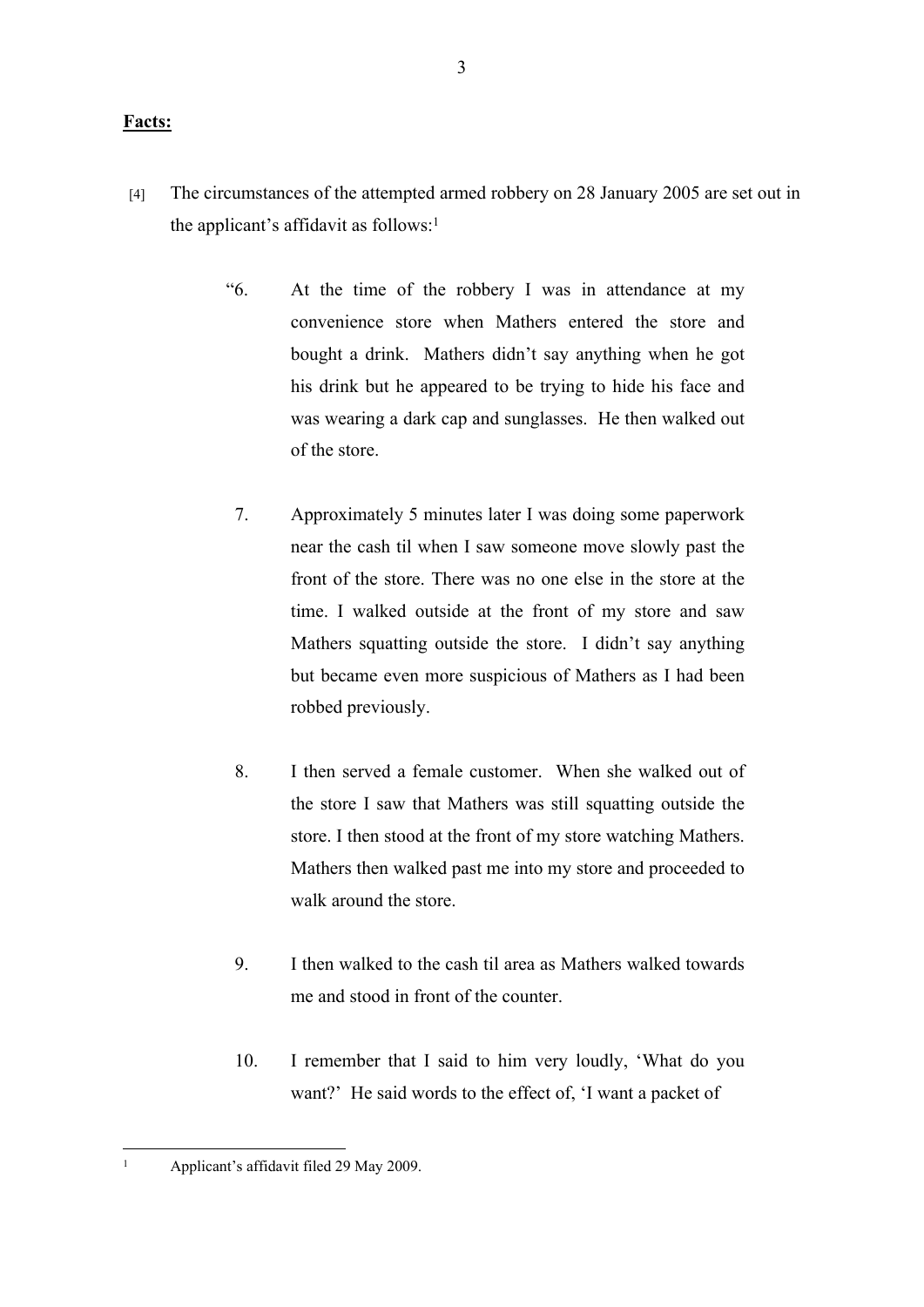cigarettes'. I said, 'Which ones?' Mathers then lifted his shirt with his right hand and I saw that near his waist and pointing to me was a small black gun. The gun was resting between his right hip and stomach. The gun seemed to be very small, with a small barrel. I do not know the difference between a revolver and a semi-automatic hand gun. I had never seen a gun like that before.

- 11. Mathers then said to me, 'I want the money.' I then said, 'Alright, alright.' As I said this I ran to the front of my shop and pulled down the steel roller door and locked it. I then ran to the side of my shop where there is a business. I clapped my hands loudly and called out for help and to phone the Police. I then ran to the rear of my store where the other door is located. I then locked that door as well and waited for the Police to arrive.
- 12. Mathers was banging and pulling on the back door of the store. I could see that he was still holding the black gun in his hand. He was also kicking at the door with his feet. He then threw a bar at me through the grilled door which hit me on the arm. He then threw a screwdriver, steel bar, hammer and motor cord at me which did not hit me as I dodged them. I then picked up the steel bar and hit the grilled back door with it. Mathers then found a refrigerator motor fan behind a fridge and threw it towards me but it hit the steel grill door instead and hit the floor. He then started to kick and shake the grill door violently with both hands while screaming angrily for more than thirty seconds.
- 13. I saw that he was going crazy and was afraid he might damage my fridge because there was a lot of stock inside. I wanted to calm him down so I picked put the steel bar he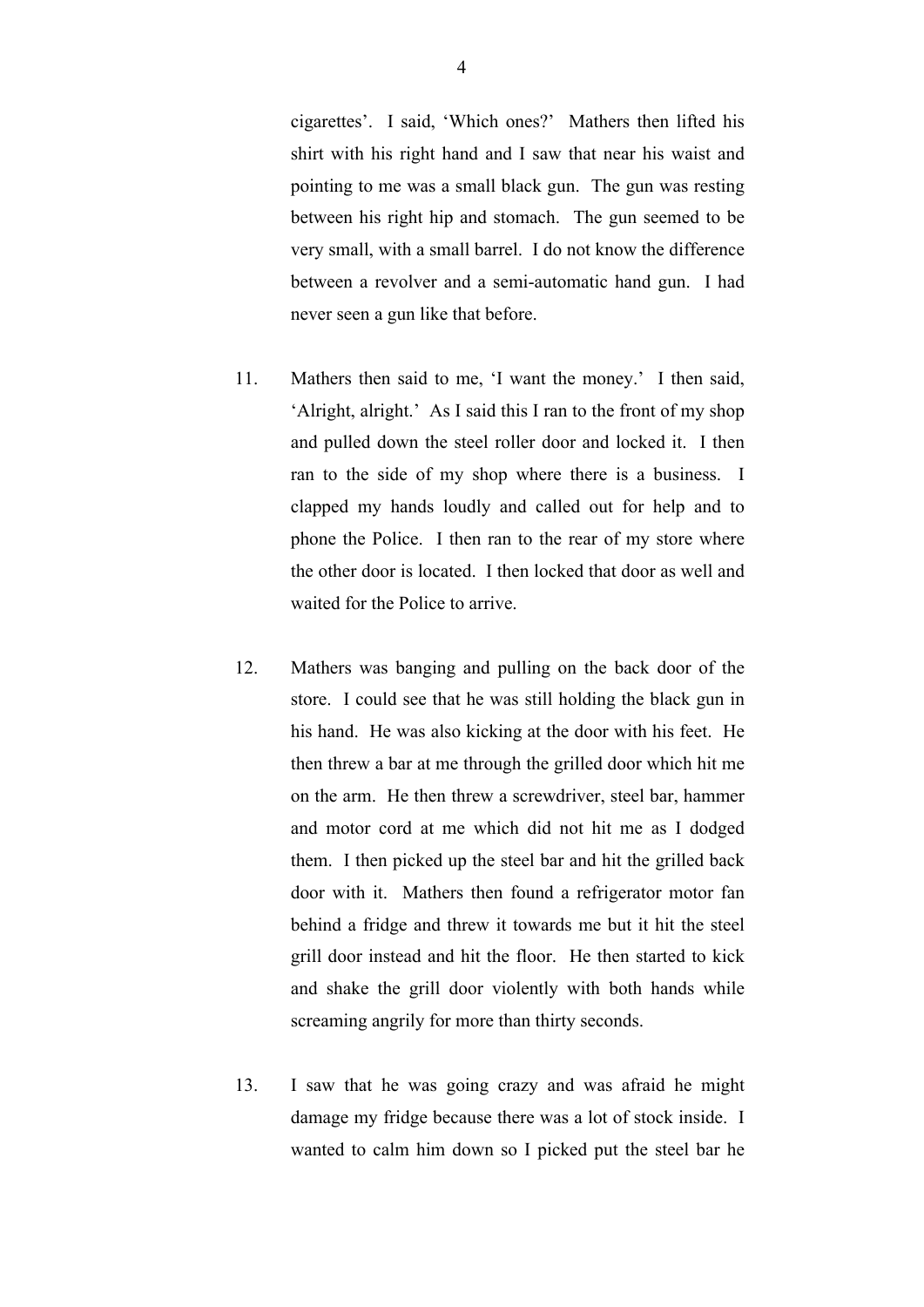had previously thrown at me to bang on the grill door 7 or 8 times.

- 14. Suddenly he stopped, pointed his fingers at me and said 'You will die! You will die!'
- 15. He then went back into the store and was trying to get out the other door. When he returned to the back door he was not holding the gun anymore.
- 16. When Police arrived I let them into my store through the front door where they found Mathers. Later upon further investigation I found Mather's gun behind a cabinet and notified Police"
- [5] At the hearing of this application the respondent challenged the account of the incident provided by the applicant, in the following terms: <sup>2</sup>
	- "... in fact, he severely assaulted me, it was the other way around where I have photos of the wounds that I was inflicted upon which were stab wounds to my chest and you will also see he cut my toe in half where I was admitted to hospital later that night where I required stitches. In respect, it was completely the other way around."
	- "I do admit that I was in fault. I committed a crime. I'm sorry for that and have been served a sentence time which I – criminal sentence where I went to gaol for that time… I'll admit I did kick the door. He had a very large knife with him on the outside of the shop and as I tried to let myself out of the shop he stabbed me several times in the chest. As you can see, he cut my toe in half which went down to the bone. Then afterwards I tried again to get out, where he picked up a large stick and that's where I got the scrapes from, where he

2

Hearing transcript (H.T) page 5 lines 35-60, page 6 lines 1-8.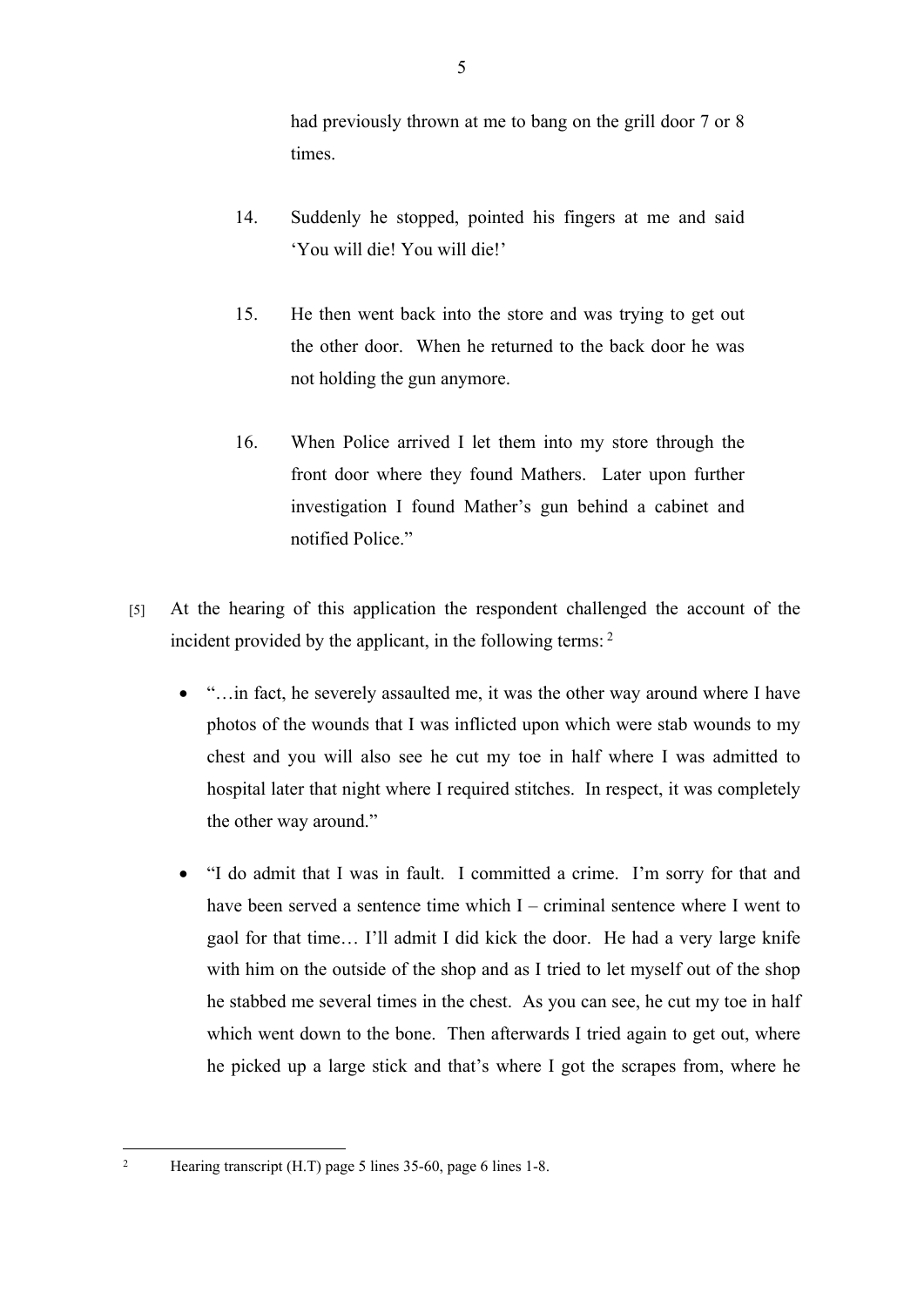was stabbing me with the stick, attempting to get me in the groin most of the time, laughing as he was saying it."

[6] The respondent further denied that he threw any objects at the applicant and implied that the applicant may be confused with what occurred in an earlier robbery of his store, to which reference is made in Dr Grant's report of 5 May 2005 in the paragraph which states:<sup>3</sup>

> "The robber then picked up an iron bar which Mr and Mrs Shyu kept behind their counter for their protection. The man used this bar to hit both Mr Shyu and his wife. Mr Shyu was struck on the left side of his forehead. He was not knocked out but he was dazed and confused and is a little unsure of subsequent events."

[7] In response, the applicant's solicitor relied on the applicant's instructions that "the steel bar was thrown at him through the metal grill of the door.<sup>4</sup>

# **Applicant's injuries:**

- [8] The applicant claims compensation for physical injuries which are essentially some minor bruising on his arm caused by his being struck by the bar which he alleges the respondent threw at him, and psychological injuries which the applicant claims he suffered arising out of the attempted robbery.
- [9] So far as the applicant's physical injuries are concerned, there is no medical evidence tendered to support the alleged bruising sustained by him and when queried on this point at the hearing the applicant's solicitor responded in the following terms:

<sup>3</sup> Second paragraph page 2.

<sup>4</sup> H.T page 7 line 5.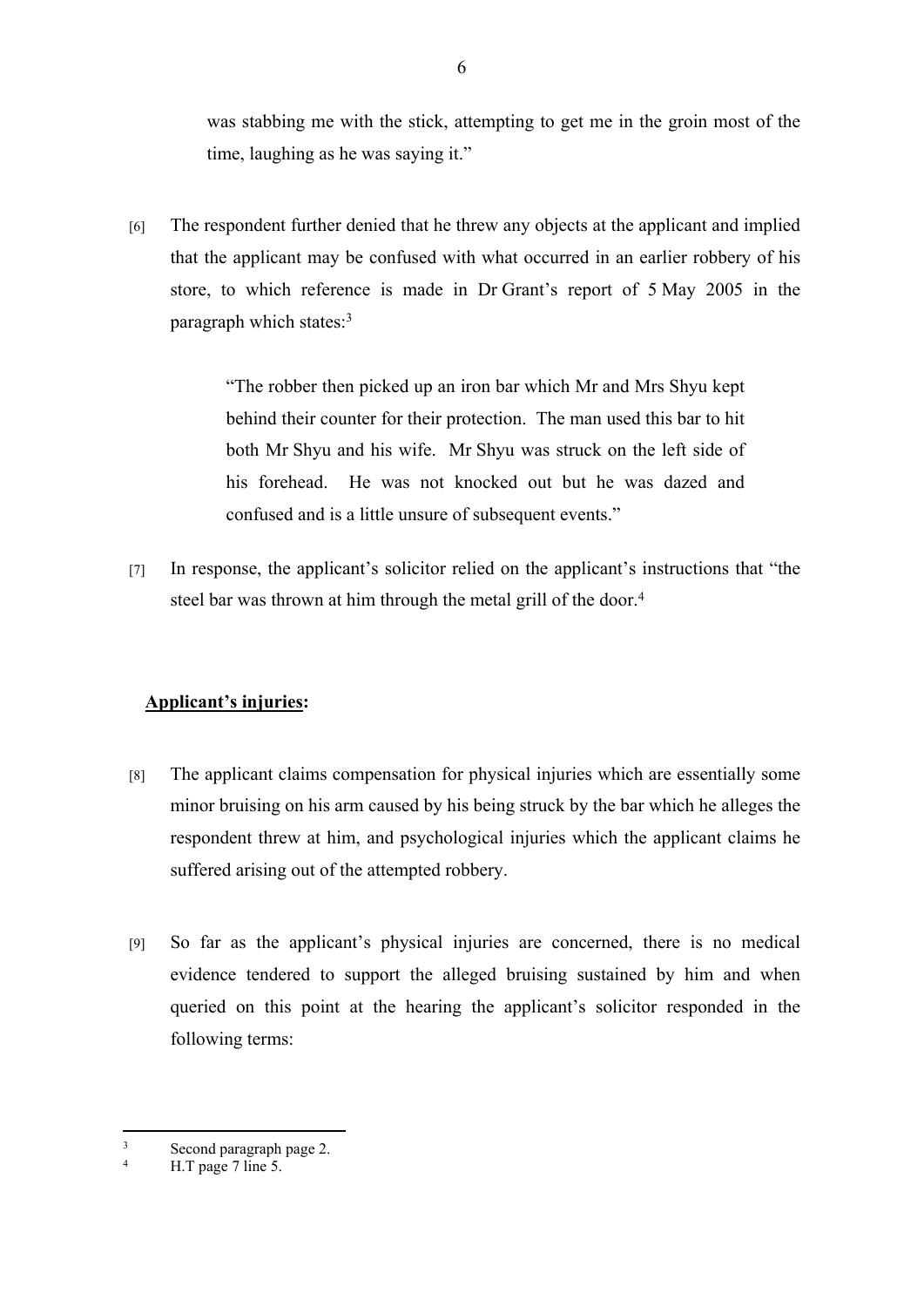"MS WILSON: There's been no medical reports on that. I believe that the applicant's injury wasn't major enough to attend a GP or the hospital in respect of that. HIS HONOUR: So it was a fairly minor bruise, was it? MS WILSON: Yes. My instructions are that the bruising lasted one and a half to two weeks."<sup>5</sup>

- [10] With respect to the applicant's "mental or nervous shock" claim, he relies upon the medical report of Dr Donald Grant in addition to his own sworn evidence set out in his affidavit filed 29 May 2009.<sup>6</sup>
- [11] Dr Grant examined the applicant "on 4 May 2005" and the primary purpose for the applicant being examined by Dr Grant at this time would seem to be "as a result of an attempted armed hold-up on 11 December 2004."<sup>7</sup> Again, this incident would appear to have been the second attempted armed robbery of three such incidents, with the incident involving the current respondent being the third in line.<sup>8</sup>
- [12] From Dr Grant's report, it would appear that the second of these attempted armed robberies (11 December 2004 incident) was the more serious one, when the applicant and his wife were accosted by "two men (who) came into the shop".<sup>9</sup>
- [13] In his report, Dr Grant sets out some brief details of this second incident as reported to him by the applicant, in which reference is made to "the robber picking up an iron bar" and what occurred thereafter.
- [14] The only reference to the incident the subject of this application is where Dr Grant states "A third attempt at armed robbery occurred in January 2005. In this incident a man came into the shop and threatened Mr Shyu with a gun demanding money.

<sup>5</sup> H.T page 5 lines 15-22.

<sup>6</sup> Paragraphs [18]-[27] of applicant's affidavit sworn 29 May 2009 set out the applicant's complaints and reactions to the subject incident.

<sup>7</sup> I.e. 6 weeks before the subject incident.

<sup>8</sup> The first attempted robbery was "earlier in 2004" – page 3 of Dr Grant's report at .3 of page.

<sup>9</sup> Dr Grant's report of 5 May 2005, page 1.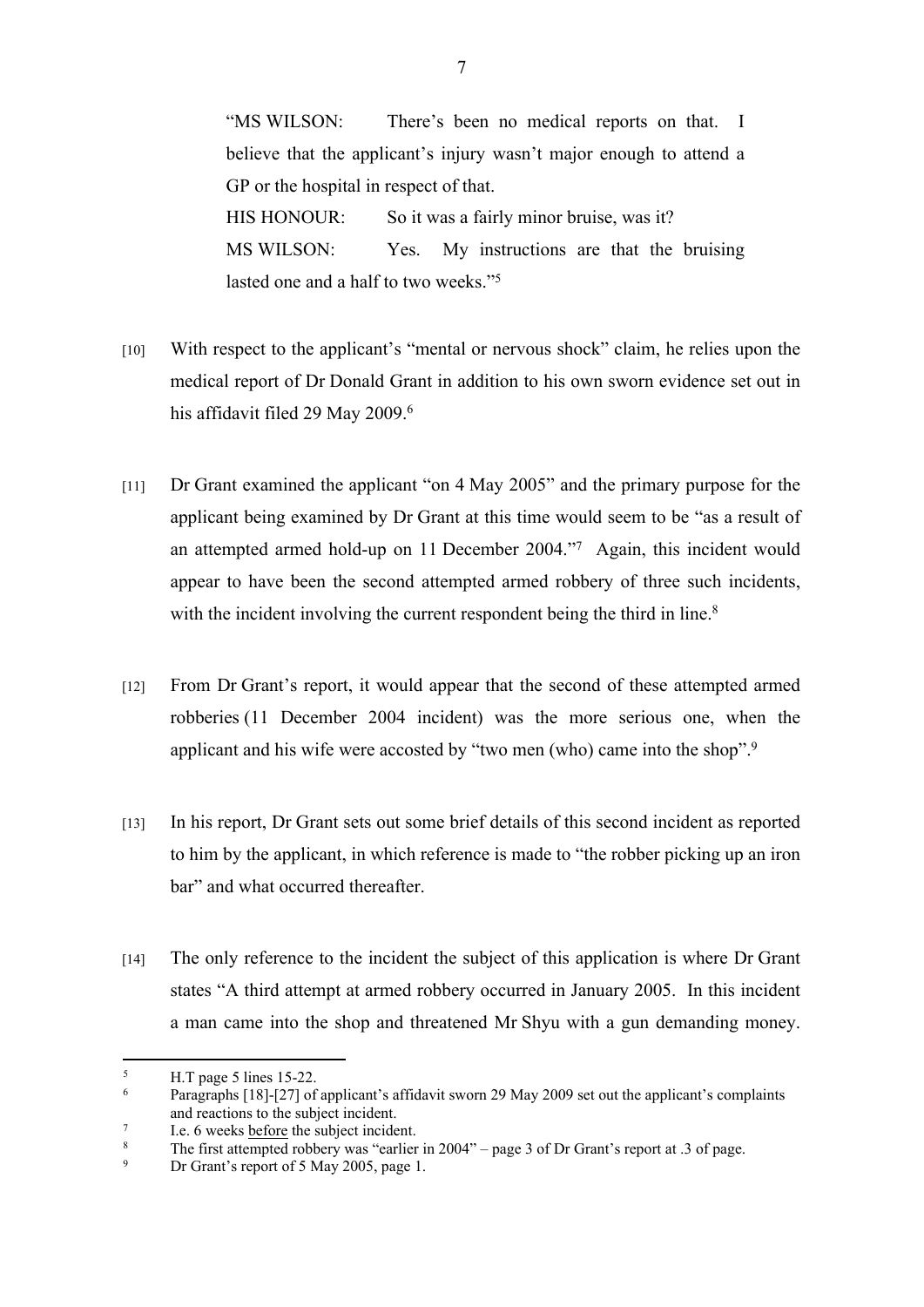Mr Shyu's response was to leave the shop and close and lock the front shutter door, leaving the robber inside. He was arrested by police."<sup>10</sup>

- [15] The report sets out the applicant's history, which includes the following:<sup>11</sup>
	- "He has had military training in Taiwan and he doesn't scare easily. However, he has been rather unsettled by this series of attempted robberies."
	- "He says he will never hand over money to robbers and will defend himself."
	- "He is very concerned about the inadequacies of the justice system."
	- "[He] indicated that since the second episode and even more so since the third episode he has felt rather anxious in the shop environment and is very watchful and suspicious of some people."
	- "[He] indicated that at times his sleep is not good and he has some difficulties getting off to sleep. His anxiety has been worse since the third attempted robbery because the offender who was locked in the shop threatened Mr Shyu, saying 'You will die'."
- [16] Dr Grant confirmed that the applicant "has not required any psychological or psychiatric treatment following this episode. He does not feel in need of such treatment. He has not been prescribed any medication. He feels that his symptoms have improved with the lapse of time."<sup>12</sup>

<sup>&</sup>lt;sup>10</sup> Ibid page 3 at .5 of page.<br><sup>11</sup> Ibid page 3 & A

<sup>&</sup>lt;sup>11</sup> Ibid page  $3 & 4$ .<br><sup>12</sup> Ibid page  $4$  at  $3$ 

<sup>12</sup> Ibid page 4 at .3 of page.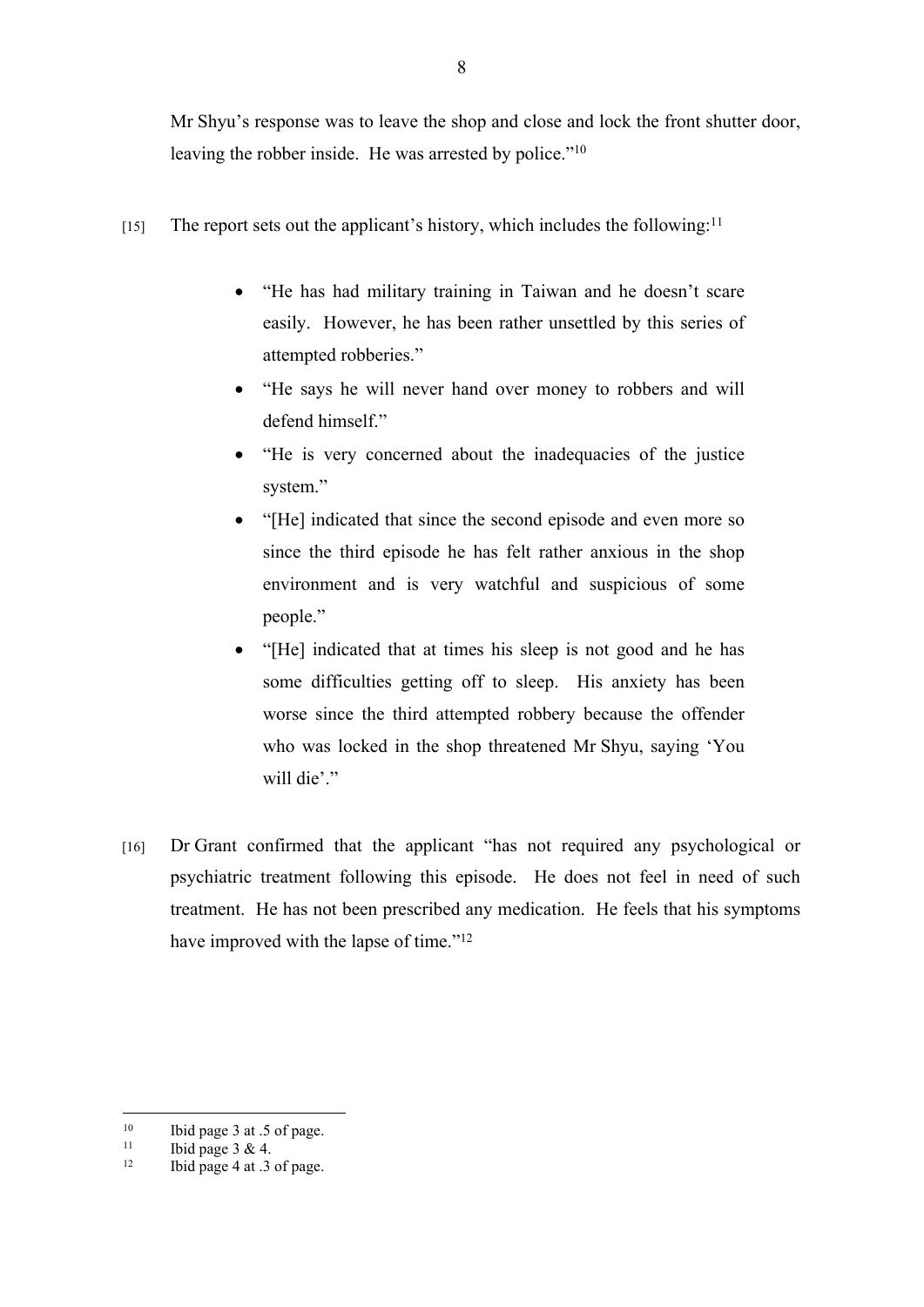[17] Dr Grant reached the following conclusions in his report:<sup>13</sup>

- "Mr Shyu displayed no evidence of any thought disorder or psychotic features. He was clearly angry about repeated armed hold-ups of his shop and other businesses nearby and felt that the justice system was inadequate to deal with the situation."
- "Mr Shyu has not had any treatment for his anxiety and he does not want any. In my opinion there is no indication for him to undergo psychiatric treatment."
- "Mr Shyu will not have any permanent psychiatric impairment by virtue of the fact that he does not have a diagnosable psychiatric disorder. However, clearly the attempted armed hold-ups have had some cumulative effect on his attitudes and caused him some anxiety in the workplace."
- "There is no psychiatric reason why Mr Shyu cannot go on working in his current occupation or a chosen alternative occupation."

# **What is "mental or nervous shock"?:**

[18] The recent decision of *RMC v NAC* [2009] QSC 149 revisited this question and what was said by Thomas JA in *Ferguson v Kazakoff; ex parte Ferguson* [2001] 2 Qd R 320. His Honour Byrne SJA analysed the legal history of the condition in paragraphs [25] to [37] of his judgment and ultimately came to the conclusion in paragraph [38] thereof that:

> "Nervous shock" in the *Act* is confined to a recognisable psychiatric illness or disorder".

<sup>&</sup>lt;sup>13</sup> Ibid page 5 & 6.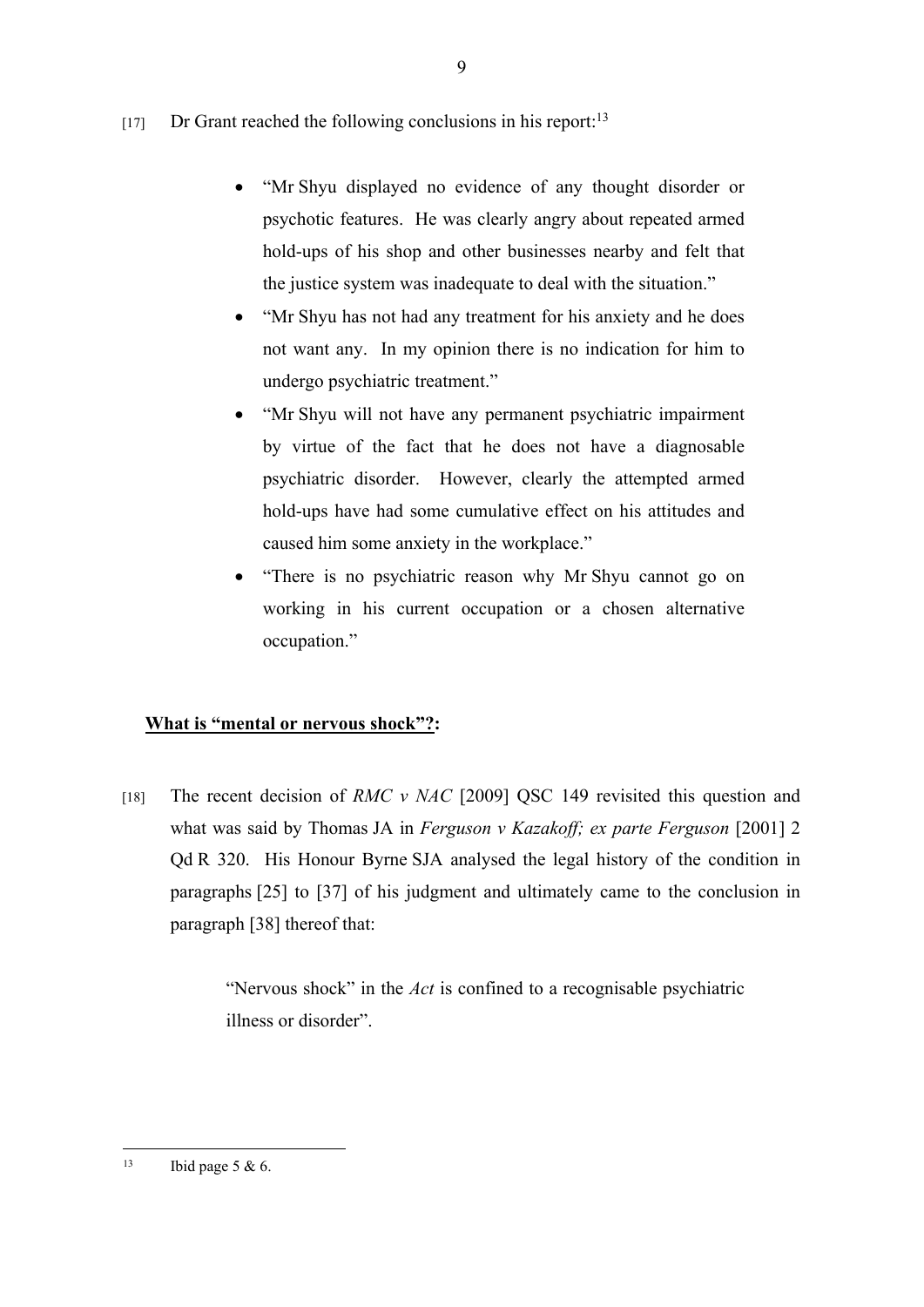#### **Applicant's submissions:**

- [19] It is submitted on the applicant's behalf that the applicant should be awarded compensation arising out of the respondent's criminal conduct on the following bases:
	- (a) Item 31 of the compensation table contained in Schedule 1 of the Act "mental or nervous shock (minor)" to be assessed at 8% of the scheme maximum that is \$6,000.00.
	- (b) Item 1 "bruising/laceration etc (minor/moderate)" at 1% of the scheme maximum, that is \$750.00.

#### **Findings on categories of injuries:**

- [20] On the basis of the evidence before me and the submissions made, I find that the applicant is entitled to an award of compensation against the respondent but only in respect of the minor bruising he sustained to his arm as a result of his being struck by the respondent. I am satisfied on the balance of probabilities, based upon the applicant's sworn evidence, that he was struck on the arm by "a bar" thrown at him by the respondent through the grill door of the premises during the course of the attempted robbery but the injury was of a relatively minor nature for which no medical or hospital treatment was sought.
- [21] On the basis of the information contained in Dr Grant's medical report and the conclusions he reached, together with the principles enunciated by Byrne SJA in the matter of *RMC v NAC* referred to above, as to what constitutes "mental or nervous shock" in the Act, I am not satisfied that the applicant's symptoms of anxiety, hypervigilance or anger amount to a diagnosis of "a recognisable psychiatric illness or disorder" and in particular, where Dr Grant specifically concludes that the applicant does not have "any permanent psychiatric impairment by virtue of the fact that he does not have a diagnosable psychiatric disorder". On this basis, I find that